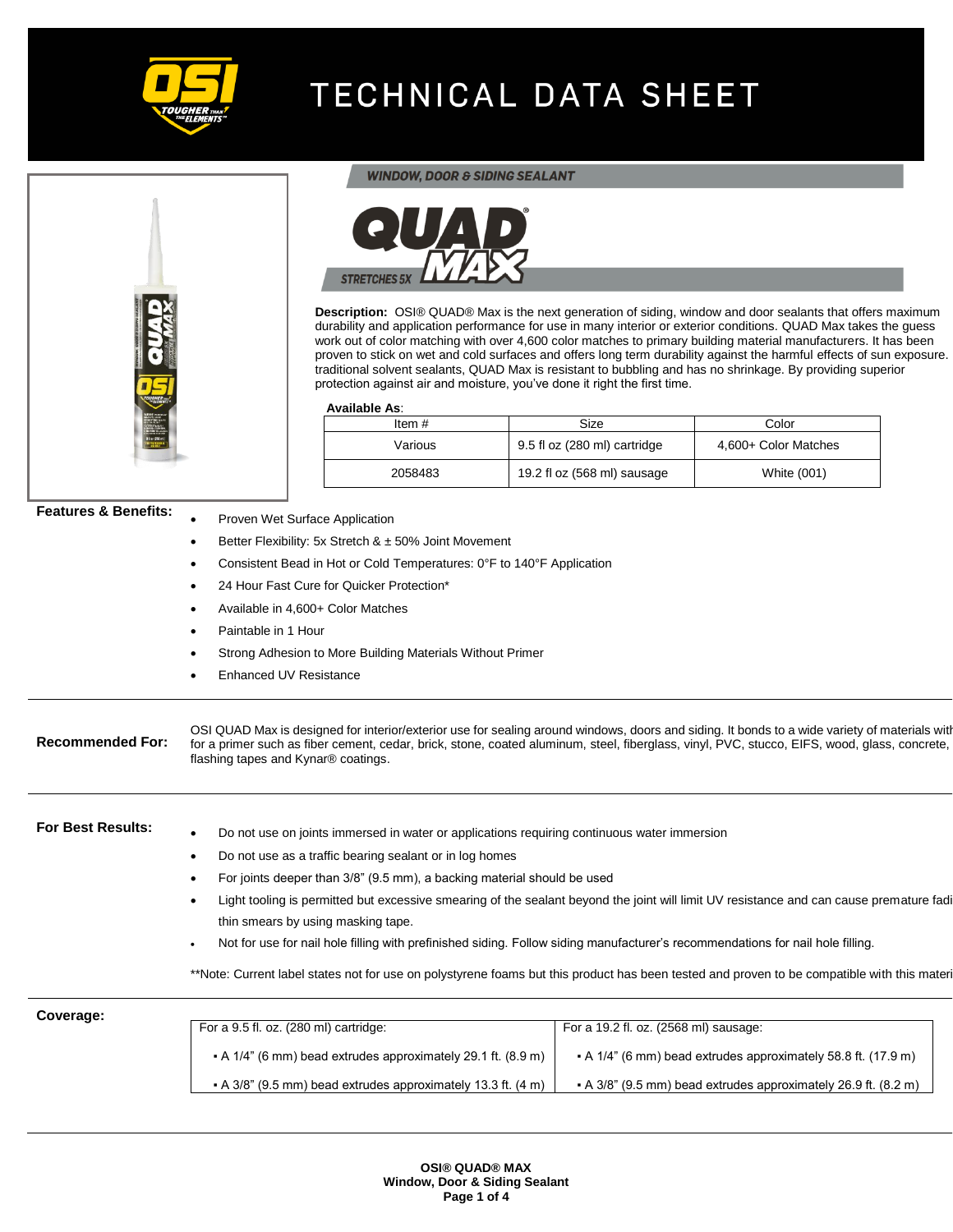

| <b>Typical Uncured</b><br><b>Physical Properties:</b> | Color:                                                                               | Various colors - 4,600 color matches listed on ositough.com                                                                                                                    |                                                                       |  |
|-------------------------------------------------------|--------------------------------------------------------------------------------------|--------------------------------------------------------------------------------------------------------------------------------------------------------------------------------|-----------------------------------------------------------------------|--|
|                                                       | Appearance:                                                                          | Non-slumping paste                                                                                                                                                             |                                                                       |  |
|                                                       | Base:                                                                                | Silane Modified Polymer                                                                                                                                                        |                                                                       |  |
|                                                       | Odor:                                                                                | Alcohol                                                                                                                                                                        |                                                                       |  |
|                                                       | Specific Gravity:                                                                    | $1.4 - 1.5$                                                                                                                                                                    |                                                                       |  |
|                                                       | Flash Point:                                                                         | 224.6° F (107° C)                                                                                                                                                              |                                                                       |  |
|                                                       | <b>VOC Content:</b>                                                                  | 2.48% by weight                                                                                                                                                                | <b>CARB</b>                                                           |  |
|                                                       |                                                                                      | 36 g/l                                                                                                                                                                         | SCAQMD rule 1168                                                      |  |
|                                                       | Shelf Life:                                                                          | 24 months from date of manufacture (unopened)                                                                                                                                  | Under cool, dry storage conditions                                    |  |
|                                                       | Lot Code Explanation:                                                                | <b>YYDDD</b>                                                                                                                                                                   |                                                                       |  |
|                                                       |                                                                                      | YY= Last two digits of year of manufacture<br><b>DDD</b> = Day of manufacture based on 365 days in a year                                                                      |                                                                       |  |
|                                                       |                                                                                      | Example: $14061 = 61^{st}$ day of 2014 = March 2, 2014                                                                                                                         |                                                                       |  |
| <b>Typical Application</b>                            | Application Temperature:                                                             | Apply between $0^{\circ}F$ (-18 $^{\circ}C$ ) and 140 $^{\circ}F$ (60 $^{\circ}C$ )                                                                                            |                                                                       |  |
| <b>Properties:</b>                                    |                                                                                      | For easier extrusion of sealant at lower temperatures, store cartridge at room temperature at<br>least 24 hours prior to use                                                   |                                                                       |  |
|                                                       | <b>Skin Formation Time:</b>                                                          | 20-30 minutes*                                                                                                                                                                 | At 72°F and 70% relative humidity                                     |  |
|                                                       | Cure Time:                                                                           | 24-72 hours*                                                                                                                                                                   |                                                                       |  |
|                                                       |                                                                                      | *Cure time is dependent on temperature, humidity and depth of sealant applied                                                                                                  |                                                                       |  |
|                                                       | <b>Extrusion Rate:</b>                                                               | 42 ml/min                                                                                                                                                                      | ASTM C1183 (Procedure A)                                              |  |
|                                                       | Vertical Sag:                                                                        | 0 inches                                                                                                                                                                       | ASTM C639                                                             |  |
|                                                       |                                                                                      |                                                                                                                                                                                |                                                                       |  |
|                                                       |                                                                                      |                                                                                                                                                                                |                                                                       |  |
| <b>Typical Cured</b>                                  | Color:                                                                               | Various colors                                                                                                                                                                 |                                                                       |  |
| <b>Performance Properties:</b>                        | Service Temperature:                                                                 | -14°F (-25°C) to 158°F (70°C)<br>-50°F (-45°C) to 300°F (149°C)                                                                                                                | Long Term (Continuous) Exposure<br>Short Term (Intermittent) Exposure |  |
|                                                       | <b>Water Resistant:</b>                                                              | Yes                                                                                                                                                                            |                                                                       |  |
|                                                       | Paintable:                                                                           | Yes, with latex paint                                                                                                                                                          |                                                                       |  |
|                                                       | Nail-Hole Filling:                                                                   | Suitable when painted except for use on prefinished siding                                                                                                                     |                                                                       |  |
|                                                       | <b>Bubble Resistant:</b>                                                             | <b>Yes</b>                                                                                                                                                                     |                                                                       |  |
|                                                       | Hardness:                                                                            | 32                                                                                                                                                                             | ASTM C661                                                             |  |
|                                                       | Joint Movement:                                                                      | ± 50%                                                                                                                                                                          | ASTM C719                                                             |  |
|                                                       | Tensile Strength:                                                                    | 234 psi                                                                                                                                                                        | ASTM D412                                                             |  |
|                                                       | Maximum Elongation:                                                                  | 577%                                                                                                                                                                           | ASTM D412                                                             |  |
|                                                       | 180° Peel Adhesion:                                                                  |                                                                                                                                                                                | ASTM C794                                                             |  |
|                                                       | PVC Trim:<br>Fiber Cement:<br>Coated (Painted) Aluminum:<br>Vinyl Siding:<br>Mortar: | 47.6 lb/in<br>47.0 lb/in<br>51.1 lb/in<br>54.7 lb/in<br>42.0 lb/in                                                                                                             |                                                                       |  |
|                                                       | Specifications:                                                                      | Meets the performance requirements of:                                                                                                                                         |                                                                       |  |
|                                                       |                                                                                      | ASTM C 920: Type S, Grade NS, Class 50<br>$\bullet$<br>Federal Spec. TT-S-00230C, Type II<br>AAMA 800 & AAMA 713-08<br>ASTM C1382 (EIFS)<br>$\bullet$<br>GreenGuard® Certified |                                                                       |  |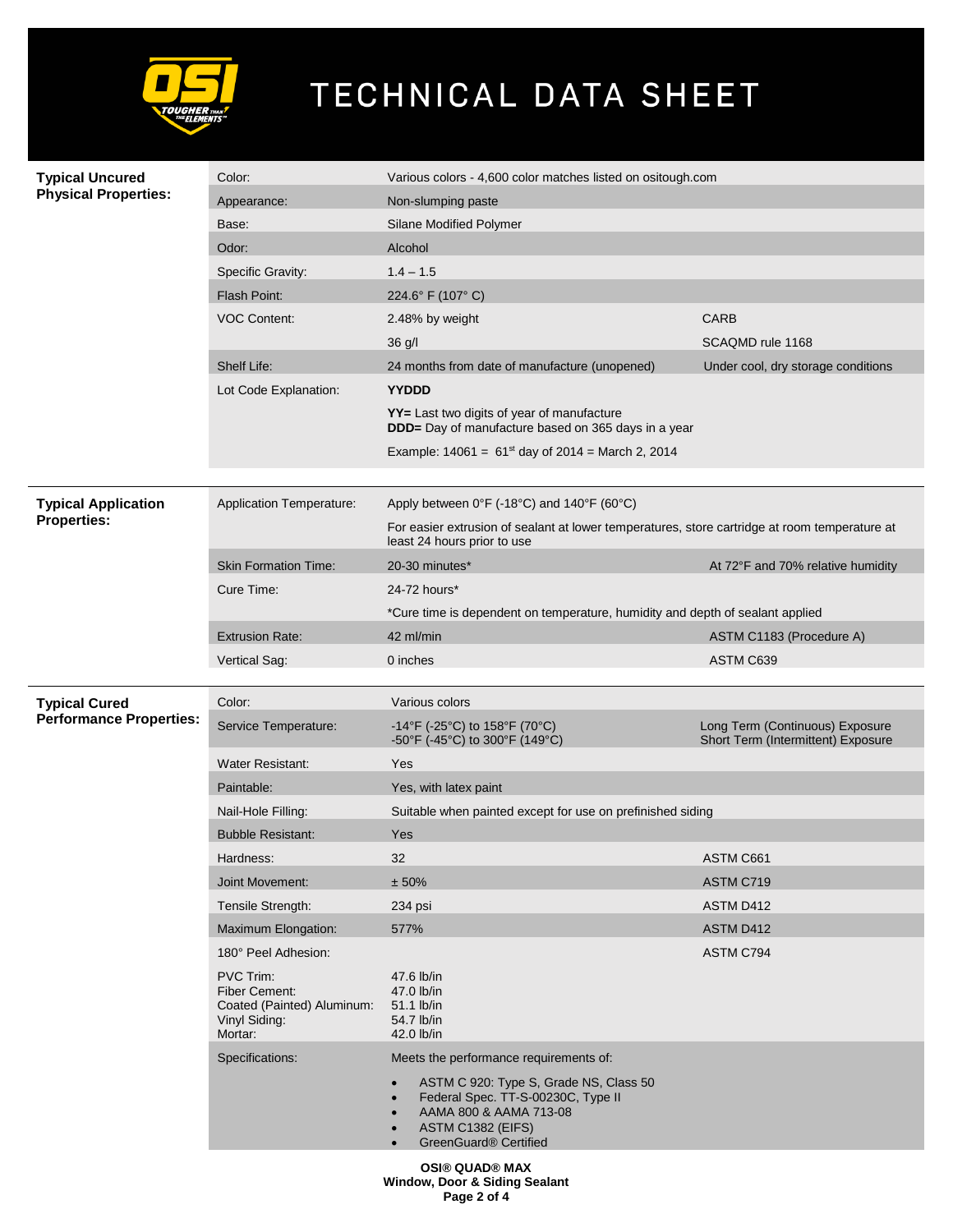

**Directions:** Tools Typically Required: Utility knife and caulking gun. For best application results, OSI recommends the use of a high quality caulking gun such as the Albion® B12 Cartridge Gun.

**Safety Precautions:** Wear gloves and wash hands after use.

**Surface Preparation:** Ensure all surfaces are clean and free of old caulk, grease, dust, ice, snow, frost, surface water and other contaminants. While QUAD Max is generally considered a non-priming sealant, special circumstances or substrates may require a primer. It is the user's responsibility to test substrate compatibility and the adhesion of the cured sealant on a test joint before applying to the entire project.

**Masonry:** Concrete, stone, stucco and other masonry must be cleaned where necessary by grinding or wire brushing to expose a sound surface free of contamination and laitance. Concrete must be fully cured and free of release agents.

**Wood and painted wood:** New and weathered wood must be clean and structurally sound. Cut back weathered surfaces and dry rot until clean, sound wood is reached. Scrape away paint to bare wood. Any coating that cannot be removed must be tested to verify adhesion of the sealant. QUAD Max will adhere to most new and old, dry, oil-free wood.

**Metal:** Remove scale, rust, and residue from metal to expose a bright metal sheen by wire brushing. Remove any chemical residue, film/oils, and loose or incompatible coatings using the appropriate solvent. Any coating that cannot be removed must be tested to verify adhesion of the sealant. Remove any other coatings or finishes that could interfere with adhesion. An adhesion test is recommended for anodized aluminum or any questionable substrates.

**Joint Preparation:** The number of joints and the joint width should be designed for a maximum of  $\pm$  50% joint movement from the initial joint width. The depth of the sealant joint should be one-half the width of the joint. The maximum depth is 1/2 inch (13) mm) and the minimum is ¼" (6 mm). The maximum recommended joint width is 5/8" inches (15 mm). See table below.

| <b>Joint Width</b><br>(inches) | <b>Sealant Depth</b><br>@ Midpoint<br>(inches) | <b>Joint Width</b><br>(mm) | <b>Sealant Depth</b><br>@ Midpoint<br>(mm) |
|--------------------------------|------------------------------------------------|----------------------------|--------------------------------------------|
| 1/4                            | 1/4                                            |                            |                                            |
| 1/2                            | 1/4                                            |                            |                                            |
| 5/8                            | 112                                            |                            |                                            |

If the depth of the joint exceeds 3/8" (9.5 mm) the use of a backer rod such as a Closed-Cell Backer-Rod or Soft Backer-Rod is recommended. Where the joint depth does not permit the use of backer-rod, a bond breaker (polyethylene strip) must be used to prevent three-sided adhesion. To maintain the recommended sealant depth, install backer-rod by compressing and rolling it into the joint channel without stretching it lengthwise. Closed-Cell Backer-Rod should be approximately 1/8" (3 mm) larger in diameter than the width of the joint to allow for compression. Soft Backer-Rod should be approximately 25% larger in diameter than the joint width. Backer-rod becomes an integral part of the joint. The sealant does not adhere to it, and no separate bond breaker is required. Do not prime or puncture the backer-rod.

**General Preparation:** The temperature of the product, the surfaces and the working area should be between 0°F (-18°C) and 140°F (60°C). For best performance, store cartridge at room temperature at least 24 hours before use. Cut plastic nub of cartridge then screw on plastic nozzle. Insert cartridge into caulking gun, cut nozzle at a 45° angle to desired bead size (3/8" is recommended for optimal joint protection).

**Application:** Using a caulking gun, apply sealant with steady pressure, forcing sealant into joint. If the depth of the joint exceeds 3/8" (9.5 mm) the use of a backer rod is recommended. QUAD Max will not pop or splatter and will dispense smoothly on extrusion from the cartridge. Always apply sealant in a bead form. Light tooling is permitted with QUAD Max but excessive tooling or spreading sealant into a thin film will reduce the sealants ability to withstand UV exposure and joint movement which will effect overall durability. If masking tape is used along the sides of the joint to prevent surface smearing, ensure the tape is removed immediately after tooling by pulling the tape away in a clean smooth even line. Full cure may take 24-72 hours or longer depending on ambient conditions and volume of sealant used. Sealant is paintable in 1 hour. Latex paint is recommended. If using oil based/alkyd paint, a latex primer should be used first.

Users can refer to ASTM C1193 – Standard Guide for Joint Sealants for further installation/application information. Henkel recommends that you test all sealant applications under simulated or actual end use conditions to ensure the product meets or exceeds all required project specifications. Since assembly conditions may be critical to the product's performance, it is also recommended that testing be performed on specimens assembled under simulated or actual production conditions.

**Clean-up:** Clean tools and uncured sealant residue immediately with mineral spirits or paint thinner. Cured sealant must be carefully cut away with a sharp-edged tool.